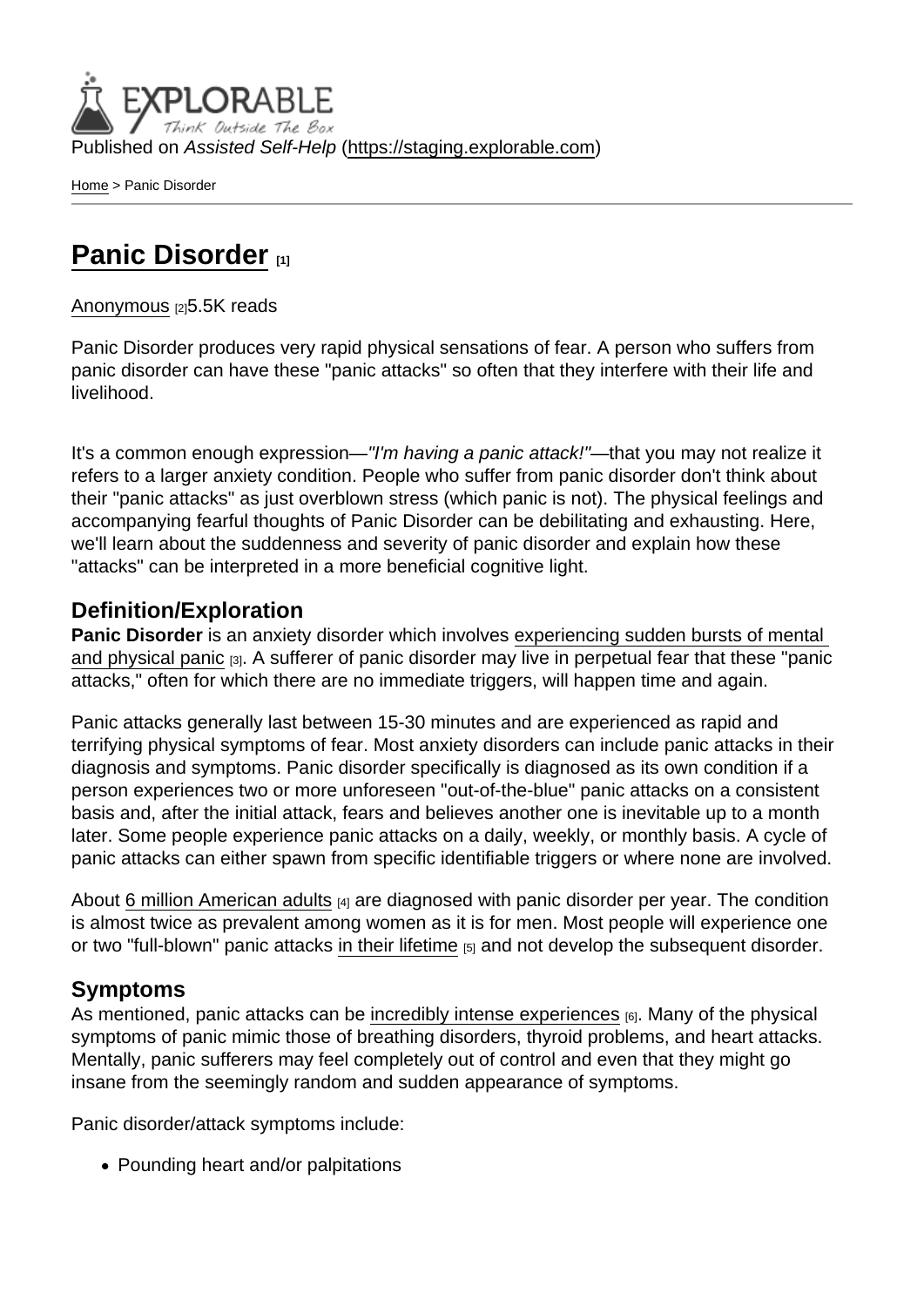- Shortness of breath
- Feeling like you are being smothered
- Chest pain and tightness
- Trembling, shaking, or numbing of the extremities
- Stomach and/or abdominal pain
- Derealization (feeling that things are unreal)
- Depersonalization (feeling detached from one's body)
- Fear of passing out
- Fear of going crazy
- Fear of dying

This list of mental and physical symptoms certainly sounds extreme. The important thing to remember, however, is that the symptoms of panic, though exaggerated fear responses and thought hey happen in a moment's notice, are neither dangerous nor deadly . In the moment and without regular methods of treatment (see [here](https://explorable.com/psychotherapy) [7]), people with panic disorder may feel embarrassed or ashamed of these events and start to isolate themselves from people or situations they believe to be the "cause" of their panic.

Empirically at this time, the cause of panic is unknown, though it can be tied to very specific panic-inducing situations and seems to be linked to family members. Oftentimes, a person experiences their first panic attack in response to an obvious life event or stressor. Other times a "connection" is made between the feelings of panic and certain scenarios. A person will [create false connections](http://www.apa.org/topics/anxiety/panic-disorder.aspx)  $B$  between cause and effect regarding panic attacks in a desperate effort to peg its cause and thus eliminate its influence.

Unfortunately, by responding negatively to a "random" attack and seeking scapegoats, they establish a cycle of bringing about subsequent panic. Some of the best coping methods for Panic Disorder involve learning how to accept the short-lived but intense feelings they bring. [Mindfulness practices](https://explorable.com/mindfulness-breathing-exercise) [9] and [Cogntive-Behavioral Therapy](https://explorable.com/cognitive-behavioral-therapy-cbt) [10] techniques help millions of people rewire their thoughts about panic.

Furthermore[, the psychological fallout of recurrent panic](http://www.nimh.nih.gov/health/topics/panic-disorder/index.shtml)  $[11]$  is mentally taxing. The experiences are very draining and cause mental and bodily fatigue. People may become demoralized by the seeming arbitrariness of panic's sudden dramatic entrance. In their frenzied search for a cause, people inadvertently reinforce the idea that these attacks are dangerous and should be avoided.

The good news is no "cause" need be found to treat panic disorder. What is most important is retraining yourself to realize that these symptoms are short-lived and can be endured and embraced. The more you think and react without enhancing your fear response, the more readily your body will register symptoms of panic as minor annoyances. Remember also that though panic attacks are discomforting and disconcerting, they are not life-threatening.

## Myths & Agoraphobia

Sometimes, a person may lack the knowledge or support system they need to learn that panic attacks are not dangerous, that situation shouldn't be avoided, and that the attacks themselves always end. A person with panic disorder [may come to restrict their lives](http://www.nimh.nih.gov/health/topics/panic-disorder/index.shtml)  $[11]$  and behaviors to such an extent that they rarely leave their own house. 1 in 3 people with panic disorder experience this string of isolationist behavior. They may feel that they can no longer go places or do things they used to do because an "attack" might happen. They may